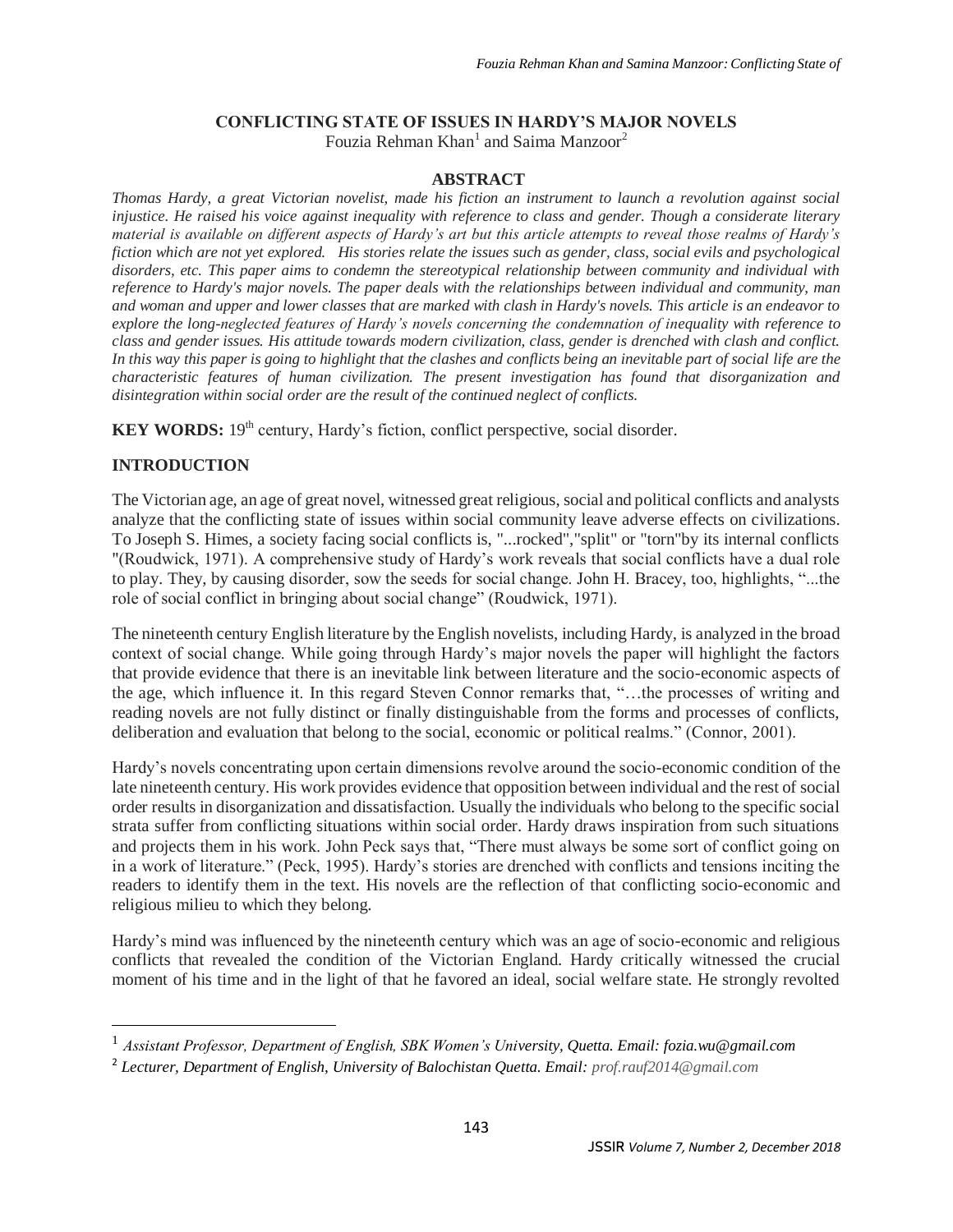against the social stratification with in social structure. To him the polarization of society was contrary to the establishment of a social welfare state.

#### **REVIEW**

The nineteenth century in the history of English Literature is recorded as an era of destruction and reconstruction because of conflicting state of issues. Walter E. Houghton catches the tone of the time when he defines it as, "…an age of "doubts, disputes, distraction, fears…"(Houghton,1957) The nineteenth century Victorian England experienced the crisis and collision with in social institutions as their doctrines were questioned and discarded whereas the new system had not yet been established . This situation found manifestation in the work of the Victorian writers including Hardy. Charles Dickens' novels, also, reflect the dilemma of the Victorian period. With reference to this we may quote the memorable lines from Dickens' novel *A Tale of Two Cities* (1859) where Dickens shows dualism with in social affairs in the nineteenth century in the following words. "It was the best of times; it was the worst of times."(Marshall,1968). These lines reflect the conflicting state of issues with in social order in the nineteenth century Victorian England.

The socio-economic condition of the time forms the mainstream of Hardy's art. The course of history and literary trends are being altered by such factors which are of great importance. The changing aura shaped the fate and future of evolving novel. Patricia Meyer Spacks also provides evidence in this regard in these words that, "Social changes impinged upon even helped to determine, the shape of the evolving novel. All eras, obviously, are marked by change …" (Spacks,2006).

The Victorian age was an age of great invention that caused great changes in the society. The changing environment caused disturbance in the lives of the Victorian people and it became the theme of Hardy's and many other writer's fiction, for example, Matthew Arnold's poem *Dover Beach*, (1867), too, refers to that period of conflicting beliefs and ideologies. The poem throws light on the dual aspects of the nineteenth century while declaring it a period of invention and ennui simultaneously. According to the poem the Victorian period was marked by invention and turmoil. It, also, highlights the mental state of common people of the Victorian society who were deprived of certitude.

> "Nor certitude, nor peace, nor help for pain; And we are here as on a darkling plain Swept with confused alarms of struggle and fight Where ignorant armies clash by night." (Houghton, 1957).

To critics the poem having symbolic significance refers to the Victorian age as a period of chaos. The phrase clash of armies is a reference to the English socio-political, economic and religious institutions which were marked with disputes, doubts, collisions and distractions. Hardy's novels revolve around the oppressor and oppressed with in class and gender. With reference to class conflict in Hardy's novels the sufferings of the lower masses are highlighted. Being a progressive minded writer Hardy advocates the cause of the women of labouring class.

## **DISCUSSION AND ARGUMENT**

Hardy's visual novels depict the current trends and the social environment prevalent around. Though Hardy's work has been analyzed by critics from many aspects yet marked with profundity, his work requires fresh evaluation opening up new vistas of thought. The focus of present research is upon the most important aspects of Hardy's art which need further investigation, mainly, his attitude towards modern developments, class distinction and gender. The study evaluates these issues with reference to clash and conflict with in social order. The aim and objective of the study is to analyze Hardy's novels from socio-economic and religious conflict perspective.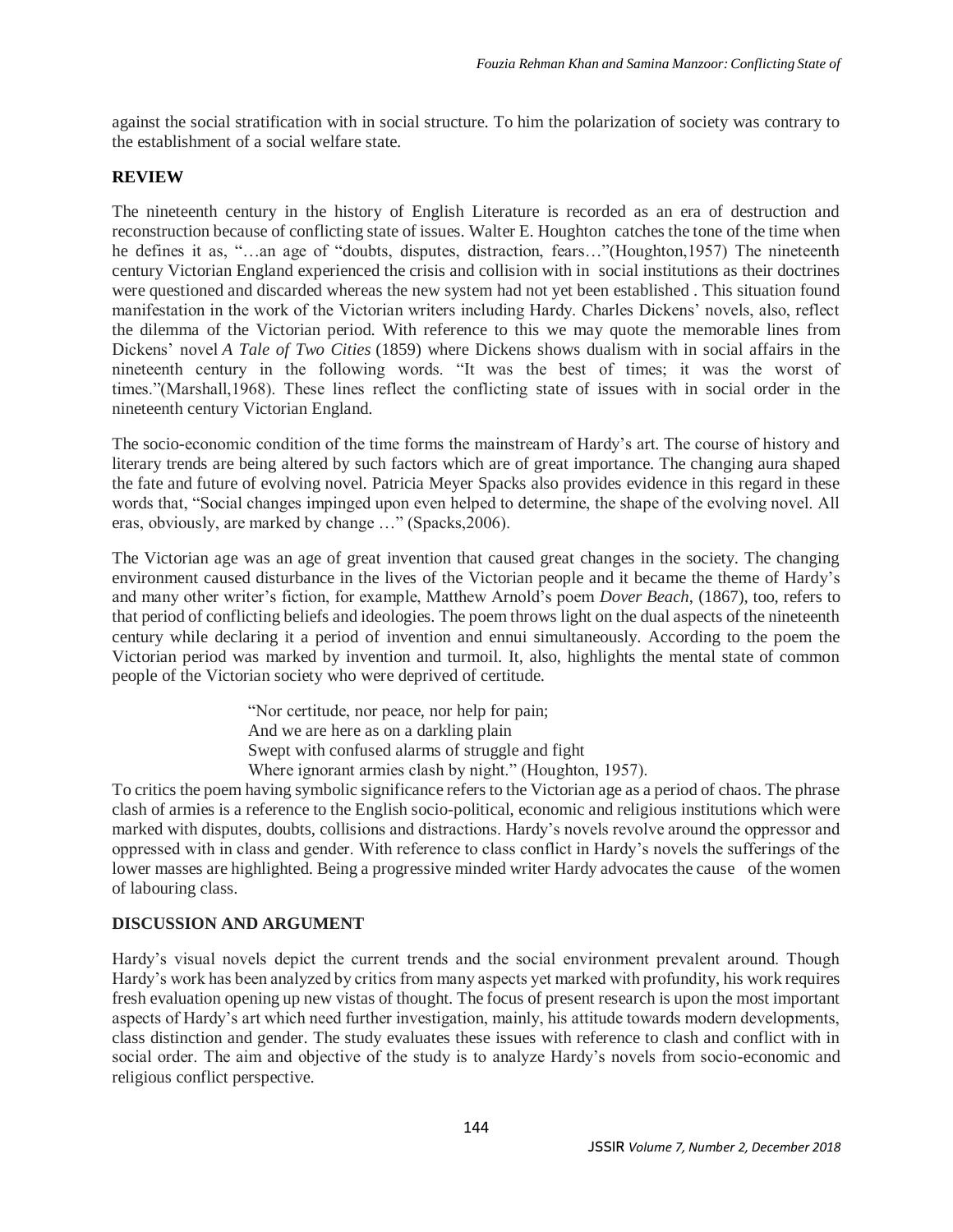The present investigation reveals that Hardy being a socialist expressed his attitude towards modern civilization, class distinction and gender issues which are tinged with clash and conflict. The study explores that marked with duality Hardy's attitude towards modern civilization forms the mainstream of his art. The current research shows that he approves the modern mechanical advancements in life but disapproves them if they are of no benefit for the common man. The study highlights that social issues such as exploitation, inequality and injustice between the classes and genders can result in social turmoil.

*The Mayor of Casterbridge* (1886), with reference to the presence of conflicting state of issues in Hardy's novels, provides sufficient evidence. The story revolves around clash between traditional and modern and that is presented through the character of Michael Henchard and Donald Farfrae. Boris Ford says that in Hardy's novels we find, "…. a clash between ancient and modern." (Ford, 1973). Henchard and Farfrae, simultaneously, represent old and new order. Henchard's defeat by Farfrae symbolizes the triumph of innovation against tradition. In the story, Henchard is shown as a man who relies on the ancient ways of life and Farfrae, however, is a man who is intrigued by modern modes of life. So, the conflict is between ancient and modern.

In the recent times Hardy as a case study is analyzed by the critics from different standpoint. The recent critical contribution on Hardy discards the earlier stereotypical criticism on his fiction as the latest criticism on Hardy highlights the Marxist, materialist or feminist issues. Hardy wanted to inculcate social awareness amongst the society and his first unpublished novel *The Poor Man and the Lady* according to critics is a socialistic novel. The novel projects the conflict between upper and lower classes. Ironically, it is revealed that the so-called social superiors are in reality moral inferiors. The novel projects the writer's sympathetic attitude towards the lower sections of the society. Critics find *The Poor Man and the Lady* and *Jude the Obscure* (1972) quite complementary to each other as they both condemn class distinction and social inequality. According to critics *Jude the Obscure*, a moral story, reflects the dark world populated by us. It is the story of a striving individual who is victimized by the social conventions. The same story is repeated in almost all the novels of Hardy. His stories often recount a vulnerable protagonist trapped in the web of rigid social system. In the before mentioned novel, the social setup is condemned by Hardy where hindrances such as inequality and injustice do not allow the individuals to discover their talents. Jude, who fails to achieve his goal, bursts in the following words that, "…it was my poverty and not my will that consented to be beaten. It takes two or three generations to do what I tried to do in one…." (Hardy, 1972).

Hardy highlights the lack of cooperation among the masses. He also hints that alienation of the individual from the community leads to individual loss. His novels deal with the clashes between individual and community. They also show that the individual is naturally dependent upon the community and they cannot survive if once detached from it. In his novels Hardy shows his doubt about the existence of God. The passages of his novels express his doubt about the religion. In this regard Donald Davie states that, "…for Hardy, as for many other nineteenth century writers, the loss of faith was an experience of the utmost consequence, not a mere frivolity or pretext for a wanton emotionalism<sup>"</sup> (Davie, 1972). Hardy's texts, containing profane views about sacred beliefs, are bitterly criticized and often labeled as blasphemous. Impious views about religion, colliding with the views of the community, isolate individuals from community. Religion in the modern world of latest developments including discoveries and inventions has a mere nominal role to play and has almost lost its influence on social affairs. Ultimately, the industrialized societies, because of their extremely materialistic and worldly concerns, are more secular than spiritual. In Hardy's novels the characters are more secular than devout Christians.

*Jude the Obscure* (1972), one of Hardy's later novels, is about Jude who is one of the main characters in the novel. He in the course of the story forms an illegitimate relationship with his cousin, namely, Sue Bridehead. Sue and Jude both, already married, Sue with Phillotson and Jude with Arabella, start to live together without legally getting married. Later in the novel Jude burns his theological books to get rid of dogma. Hardy disapproves such an attitude of Jude towards religion by showing his condition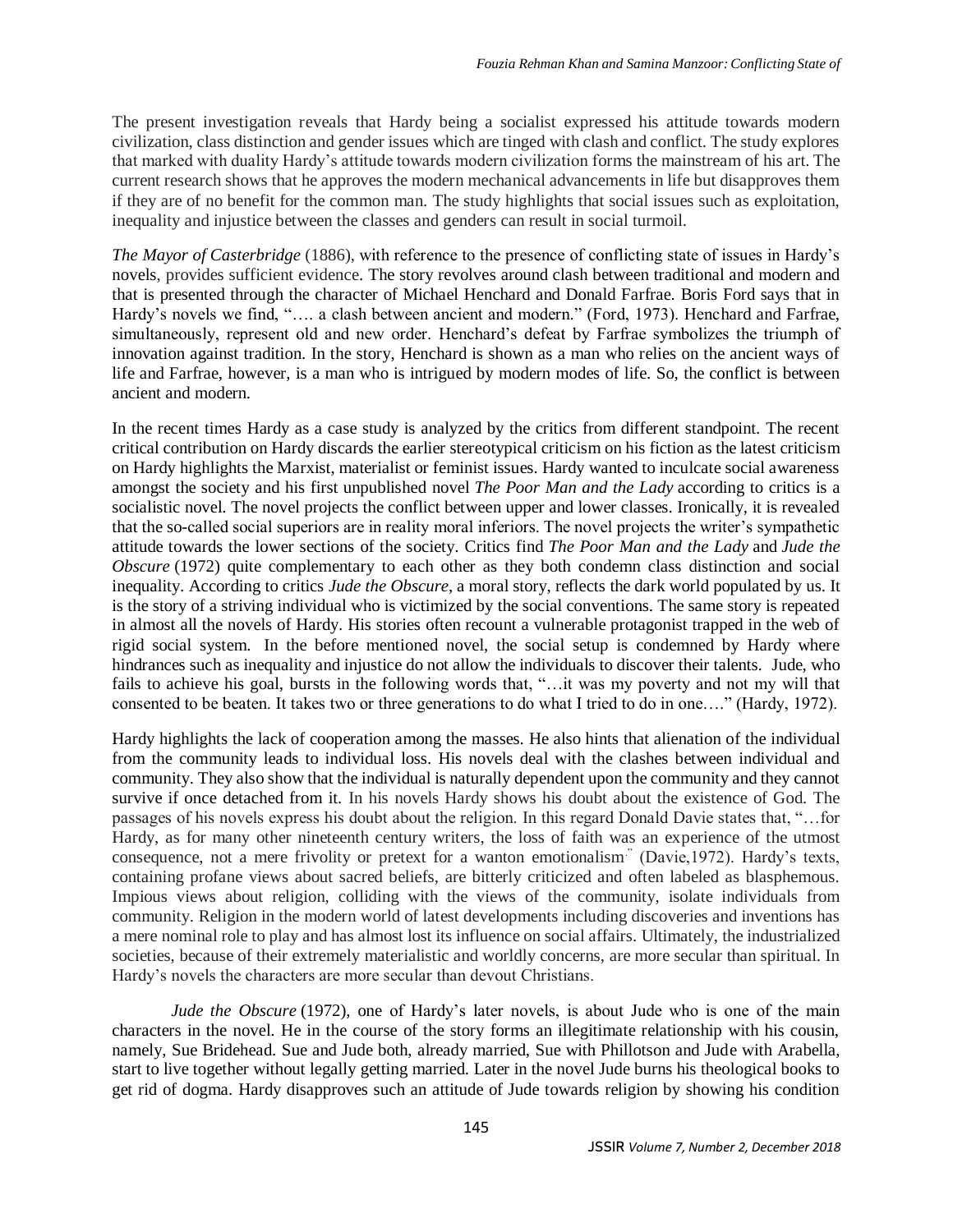that gets worse with the passage of time and this gives Hardy a chance to show that there is no chance of survival for a blasphemer. In this regard Hammer informs us that, "History in.... England was often praised specifically because it offered readers... "lively pattern"-that is, specific individual examples of human behavior that could be consciously imitated or shunned." (Hammer, 2008). Hardy by showing Jude's fall disapproves his behavior. This indicates a warning that such an attitude towards religion should be shunned by the individuals. Hardy, according to critics, has a complex approach towards religion and he is often blamed as an atheist or agnostic

The ideological, social and economic clashes remained the center of attention of the nineteenth century fiction. In this regard Pradhan states, "The world of fiction is often dominated by the clash and conflict…" (Pradhan, 2005). Hardy's tales are dominated by the opposing interests, ideas, persons and social classes. The present research concentrates upon Hardy's attitude towards modern civilization. The research attempts to investigate those aspects of writer's art which as a result of the socio-economic instability and injustice are marked with clash and conflict. His novels expose the dual nature of things. They include characters striving and longing for social improvement and those, who if luckily find a chance to improve their status, never get contentment. It is because we find in them the unchanging spirit of Wessex that usually revolts against innovation and cultivation.

Hardy's attitude towards modern civilization is full of clash and contradiction and in his novels, we find themes highlighting conflict between passion, reason and practical world. Jude wants to acquire higher education. But due to personal and non-personal reasons could not pursue the target. His failure is the result of the clash between his innate nature and the hostile atmosphere around. His first marriage with a woman of coarse manners proves to be a hasty attempt. It leaves a negative impact on his sensitive nature and results in conflicts both internal and external. Jude's could not get rid of Arabella and his wrong matrimonial decision results in a series of failures on his part*.* The conflict between a perceptive, ardent disposition and a vindictive, conservative world is the central theme of *Jude the Obscure.* Hardy's novels show that the modern mechanical advancements facilitating man sometime become source of inconvenience and reprobation. He intellectually favored advancement in all the fields of life but emotionally he was perturbed by change in the traditional way of life. He disapproves inequality in society especially with reference to the lower sections and women and bestows the women with special status in society. He is an advocate of female emancipation. The women, according to Hardy, are the victim of social and sexual vulnerability.

# **CONCLUSION**

Hardy's novel's exciting great debates discuss issues centralizing our lives. In them we find a river of ideas, impressions and images that flow from one brain which poignantly got affected by the age of conflicting beliefs, ideologies and theories. His fiction includes a variety of characters and through them he shows that how different moods and attitudes make or mar the existence. His motive was constructive as he wanted to ameliorate man and society. Hardy's novels concentrate upon social evils. This paper is an attempt to show that the remedy of all social evils, according to Hardy's novels, is the emergence of a socialist state. His novels project his vision of an ideal, welfare state. Hardy, in his fiction, while rejecting capitalism favors socialism which safeguards the right of common man. In a socialist state woman come forward to play their respective role for social welfare. According to Hardy in a socialist state the scale of conflict perspective is minimized as such state promotes collectivism and individual being an important member of society is never isolated. Hardy's vision of an ideal, socialist state was infact a desire to promote human welfare and according to Gennady Maltsev, "Socialist society, by virtue of its economic, political and ideological system, vests the concepts of social justice and human rights with profound humanity." ( Maltsev,1975).

## **REFERENCES**

Bracey, J. H. (1971). *Conflict and Competition: studies in the recent Black protest movement*. Wadsworth Publishing Company.